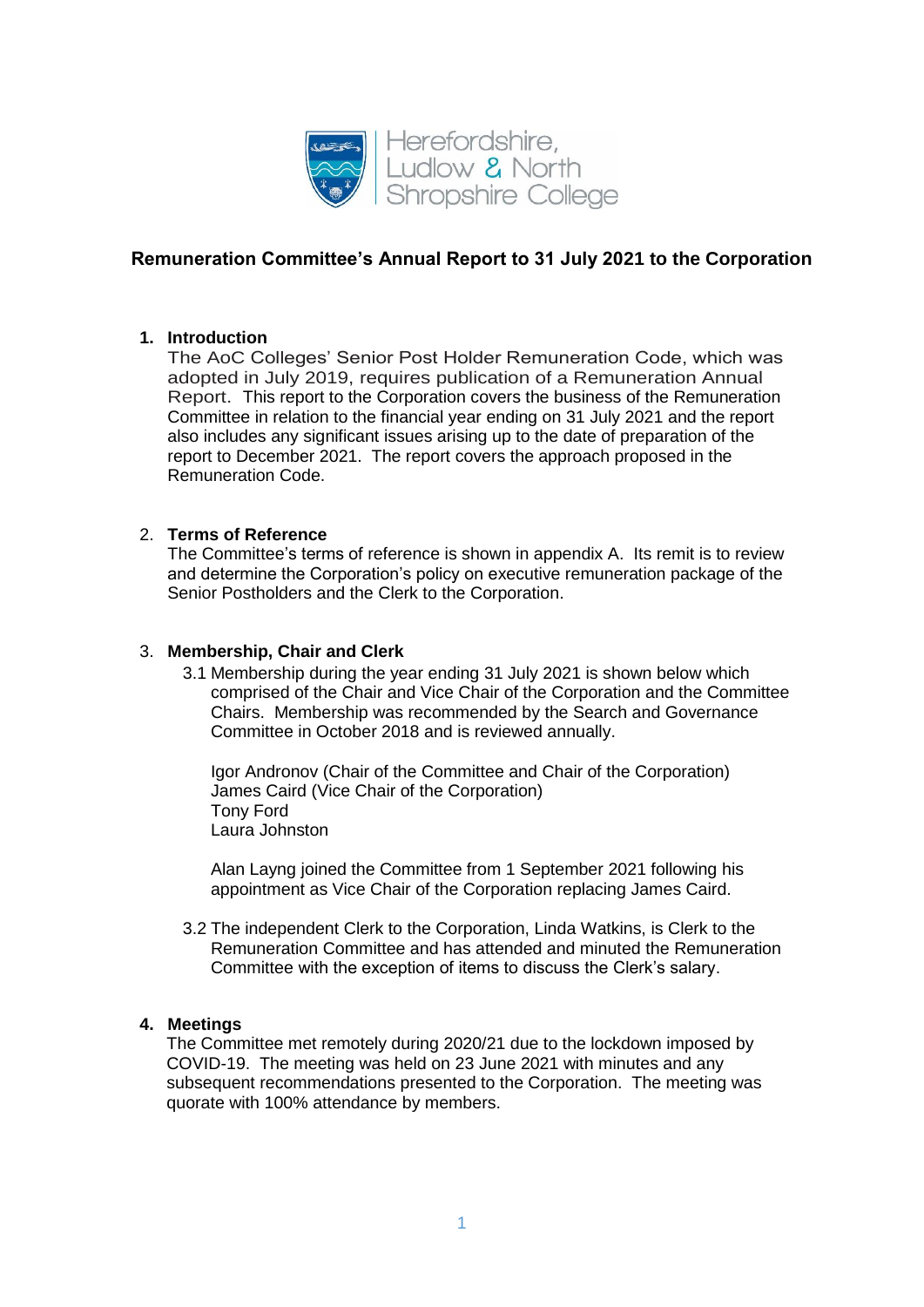### **5. Senior Postholders**

The Senior Post Holders within the remit of Remuneration Committee for the year ended 31 July 2021 were:

David Williams (Principal and Chief Executive) Jo Ricketts (Deputy Principal) Edward Gwillim (Director of Finance) Linda Watkins (Clerk to the Corporation)

### **6. Sources of Assurance**

- 6.1 The Corporation adopted the AoC Colleges' Senior Post Holder Remuneration Code in July 2019 which ensures that the Corporation meets regulatory requirements, provides fair and appropriate remuneration in the college sector whilst demonstrating leadership and stewardship in relation to remuneration to help to protect institutional reputation and provide greater assurances to key stakeholders and partners, including the student community and wider society.
- 6.2 In February 2020 the Committee agreed it was not the appropriate time to commission an independent review of the pay of the senior staff for Herefordshire, Ludlow and North Shropshire College which had previously been commissioned for 2018/19. This decision was taken in view of the Covid-19 pandemic. The Committee took into account the Association of Colleges (AoC) College senior pay survey 2020 which provided comparator college organisations.

### **7. Approach to Remuneration**

7.1 The Remuneration Committee has a fair and transparent approach meeting its remit to scrutinise the remuneration of senior postholders and make appropriate and realistic recommendations to the Board. In order to do this, the Committee considered the AoC's College senior pay survey 2020, focusing specifically on the analysis of West Midlands Colleges and colleges with comparable income.

*Extracts from AoC Senior Pay Survey 2020: Principals salaries by region and income banding*

| <b>Region</b>        | Base | Lower<br>quartile | <b>Median</b> | Upper<br>quartile |
|----------------------|------|-------------------|---------------|-------------------|
| <b>West Midlands</b> | 15   | £98,326           | £146,450      | £158,475          |

| College income   | <b>Base</b> | Lower<br>quartile | Median   | <b>Upper</b><br>quartile |
|------------------|-------------|-------------------|----------|--------------------------|
| £20M to $<$ £25M | 16          | £130,047          | £135,763 | £140,000                 |
| £25M to $<$ £30M | 15          | £134,739          | £141,400 | £151,875                 |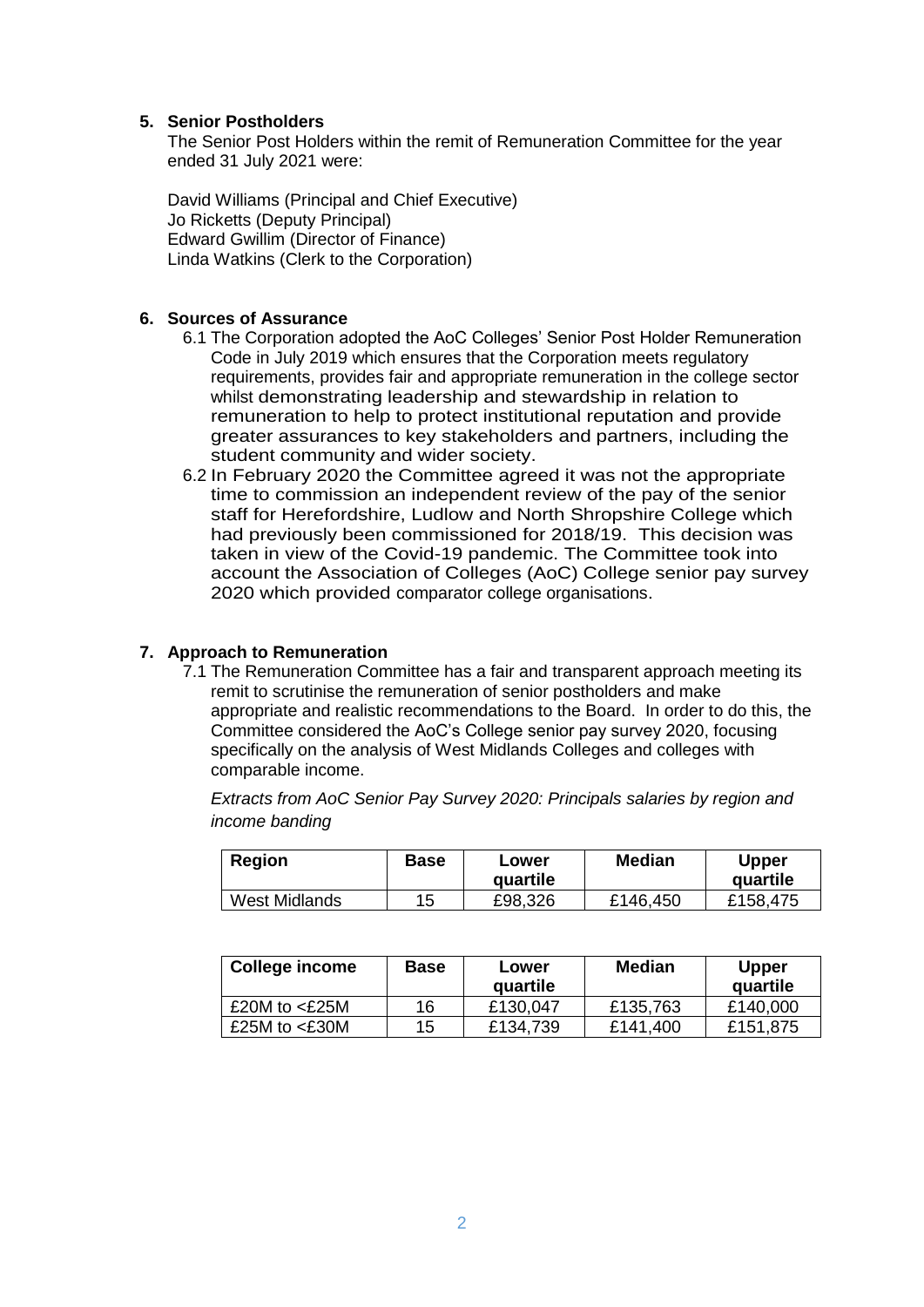- 7.2 The Committee took into account the need to ensure competitive and fair reward and retain and motivate suitably able and qualified people at the most senior level which reflected the market.
- 7.3 The Principal was appointed in August 2020 after the retirement of the previous postholder. The post was advertised taking account of the College income, location and comparisons for Principal and Chief Executive roles in the sector.
- 7.4 Senior postholders' objectives for 2020/21 were closely aligned to the College's strategic objectives. Evidence was provided at individual appraisals that the senior postholders had achieved their objectives.
- 7.5 The College's academic and financial performance was also taken into account.
- 7.6 The Committee recognised that this was an unprecedented year which had been impacted by COVID-19.

## **8. College's Performance**

- 8.1 Herefordshire and Ludlow College was graded by Ofsted as 'good' at the last inspection in February 2016. It is a successful College which merged with North Shropshire College in November 2018. North Shropshire College was inspected in May 2017 when it was judged as requires improvement. A subsequent monitoring visit in March 2019 evaluated progress that leaders and managers have made in addressing the main areas for improvement and identified that reasonable progress had been made in all areas.
- 8.2 Herefordshire, Ludlow and North Shropshire College was awarded a silver for the Teaching and Excellence Framework (TEF). The National Student Survey (NSS), a survey of third year degree students, showed the overall satisfaction of 75% compared to a sector average of 74.89%.
- 8.3 The Learner Voice Survey in 2020/21 was good; evidencing distance travelled had improved in the majority of areas or remained the same with one area of exception.
- 8.4 In December 2021 the College's auditors Mazars reported that the financial statements for Herefordshire, Ludlow and North Shropshire College to 31 July 2021 confirmed that the College had adequate resources to continue in operation as a going concern.

# **9. Pay Multiples**

9.1 The Remuneration Committee intends to take into account the current value for the College of the pay multiple of the Principal and Chief Executive's earnings against the median of all staff, (as recommended by the Hutton Review of Fair Pay in the public sector). This information is summarised below.

## **Principal and Chief Executive Pay and Remuneration and Multiples**

| Pay multiple                                                                       | 2020/21  | 2019/20              | 2018/19  |
|------------------------------------------------------------------------------------|----------|----------------------|----------|
| Earnings of highest paid full year<br>salary                                       | £140,000 | £156,500             | £151,500 |
| Full time equivalent median<br>earnings of all staff                               | £26,640  | £25,195              | £24,710  |
| Ratio                                                                              | 5.25     | 6.21                 | 6.13     |
| Earnings of highest paid full year<br>salary (including employer pension<br>costs) |          | £173,152 £189,208.50 | £181,584 |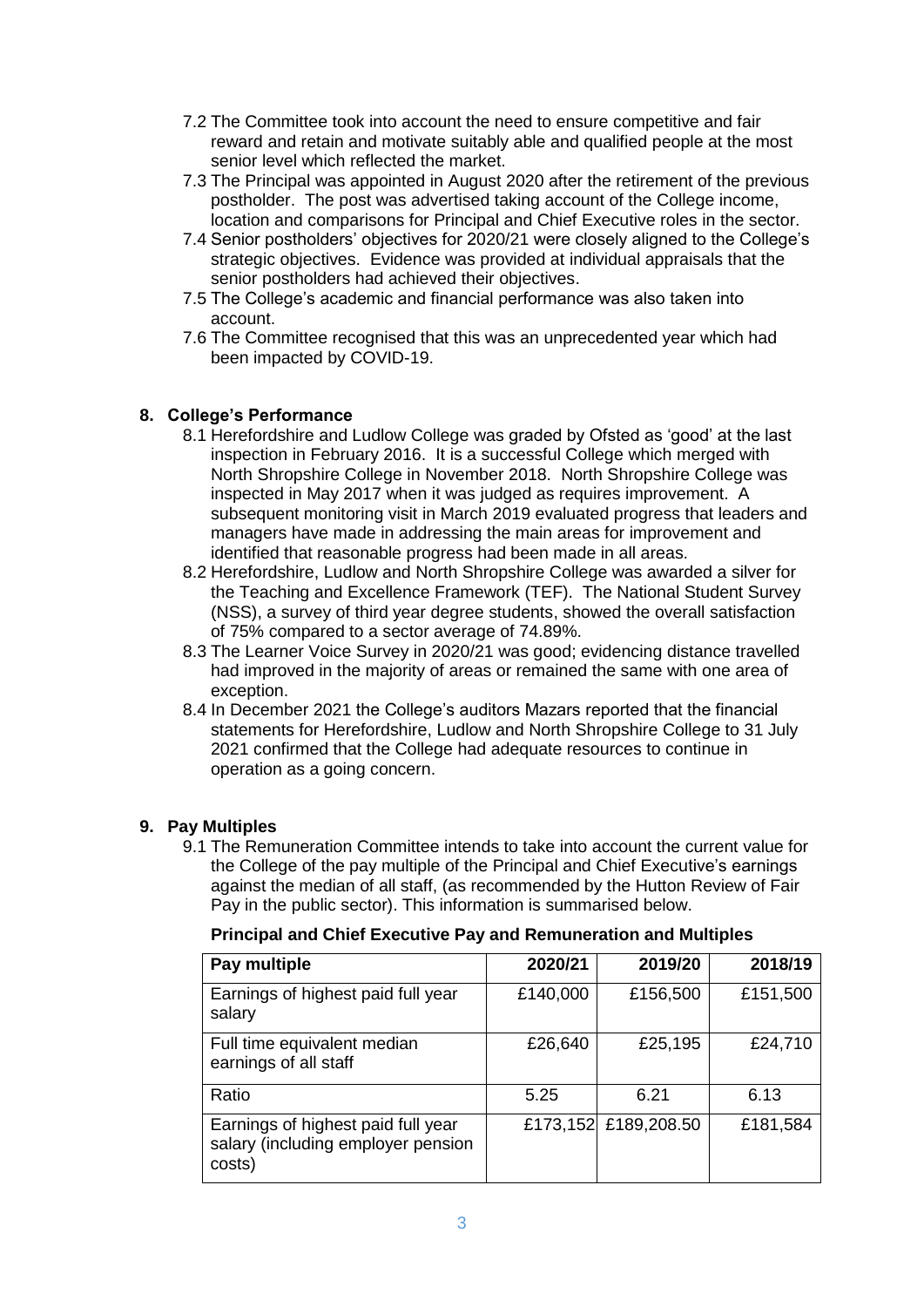| Earnings of lowest paid salary | £16,999 | £16,831 | £16,667 |
|--------------------------------|---------|---------|---------|
| Ratio                          | 8.23    | 9.29    | 9.08    |

## **10. Remuneration of the Principal/Chief Executive**

10.1 Total remuneration for the Principal/Chief Executive with year on year comparator data is shown below.

| <b>Emoluments of the Principal/ Chief</b><br><b>Executive</b> | 2020/21  | 2019/20     | 2018/19  |
|---------------------------------------------------------------|----------|-------------|----------|
| Salary                                                        | £140,000 | £156,500    | £151,500 |
| Performance related pay                                       | O        |             | £3,687   |
| Staff pay award                                               | 0        | £1,565      | £1,551   |
| <b>Benefits</b>                                               | 0        |             |          |
| Sub total                                                     | £140,000 | £158,065    | £156,738 |
| Pension costs                                                 | £33,152  | £31,143.50  | £24,846  |
| Total                                                         | £173,152 | £189,208.50 | £181,584 |

- 10.2 The Committee considered the context to the economy and the College's performance. The Committee decided to award senior postholders and the Clerk to the Corporation the same pay award made to all staff of 1%.
- 10.3 The Committee also considered performance reviews for the designated senior Postholders; namely the Principal, Deputy Principal, Director of Finance, and the Clerk to the Corporation during the year and reported these to the Corporation including setting objectives. Performance objectives for the senior postholders are also linked to the College's strategic objectives.

#### **11. Conclusion**

The Remuneration Committee has undertaken its duty in accordance with its remit; namely to review and determine the Corporation's policy on executive remuneration package of the Senior Postholders and the Clerk to the Corporation. To do this fairly and transparently the Committee took account of the AoC's College senior pay survey 2020, the College's performance, including the impact of COVID-19 and how the College's teaching and learning was sustained during lock down.

On the basis of the evidence from reports and minutes of meetings, the Remuneration Committee considers that its and the Corporation's responsibilities with regard to the Senior Post Holder Remuneration Code have been satisfactorily discharged.

#### **Igor Andronov**

Chair of Remuneration Committee December 2021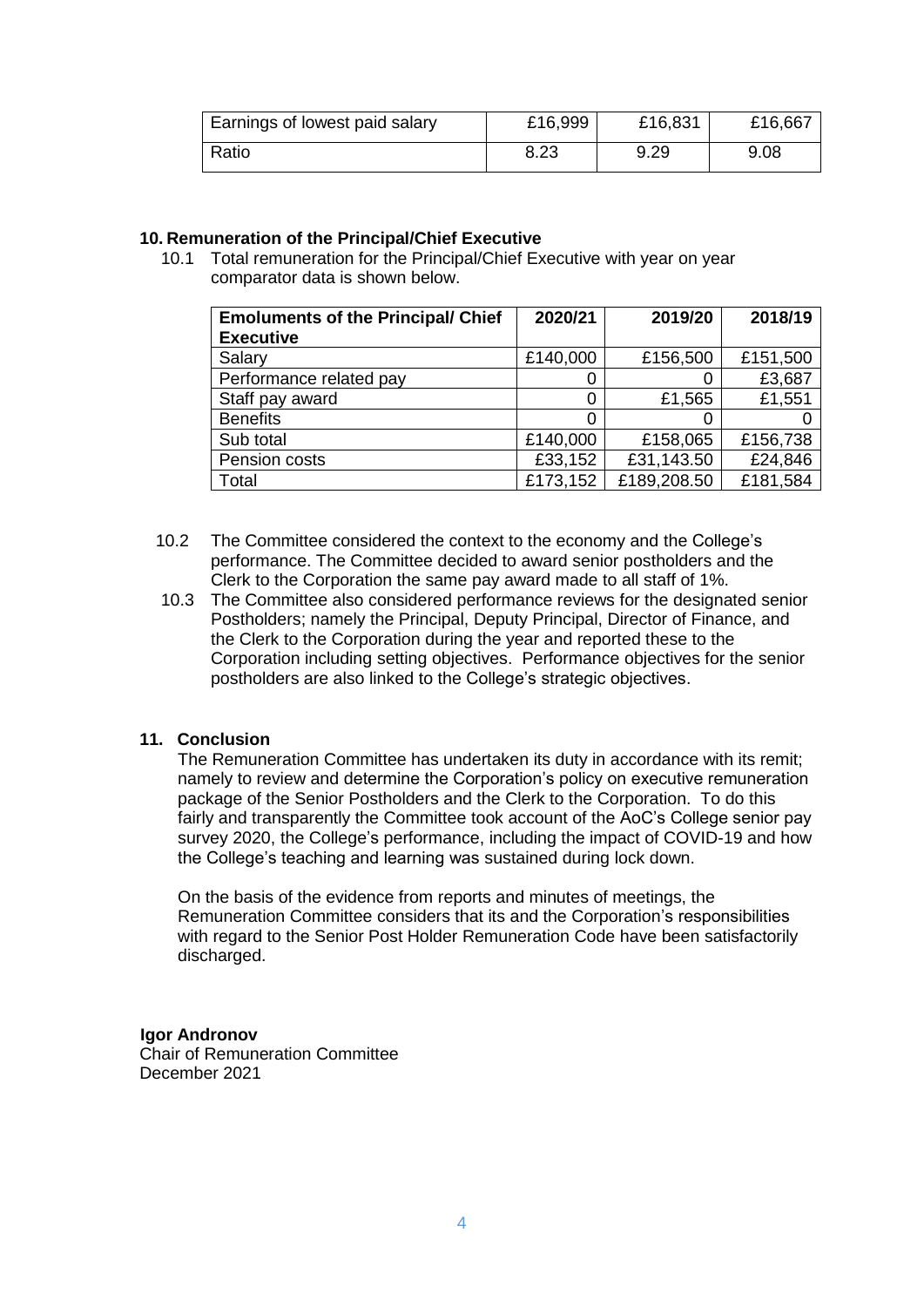# **Appendix A**

## **Remuneration Committee Terms of Reference**

**Purpose**: To review and determine the Corporation's policy on executive remuneration package of the senior postholders and the Clerk to the Corporation, so as to: -

- Ensure that the senior postholders are fairly rewarded for their individual contributions to the College's overall performance; and
- Demonstrate to the public that the pay of the senior postholders is set by a Committee which has no personal interest in the outcome of its decision and which gives due regard to the interests of the public and of the financial health of the College.

## **1. Membership**

- 1.1 The Committee shall be appointed by the Corporation and shall comprise of five Corporation Members.
- 1.2 A quorum shall be three Corporation Members.
- 1.3 The Chair and Vice-Chair of the Corporation shall be members of the Remuneration Committee.
- 1.4 The Chair of the Committee shall be recommended to the Board for approval; the Chair of the Corporation shall be eligible to be the Chair, which shall be confirmed by the Corporation annually<sup>1</sup>.
- 1.5 The Principal, Staff or Student Members shall not be members of the Remuneration Committee.

# **2. Terms of Office**

 $\overline{a}$ 

2.1 A Committee Member shall be appointed to serve a term of office of four years. Members should not normally serve for more than two terms (or a maximum of eight (8) years) except where subsequently undertaking a new and more senior role, for example as chair<sup>2</sup>. In exceptional circumstances, and at the recommendation of the Search and Governance Committee, annual extensions may be granted. The Corporation must then endorse these recommendations of the Search and Governance Committee.

# **3. Frequency of Meetings and Attendance**

- 3.1 The Committee should meet at least once a year.
- 3.1 The Chair may request additional meetings if they consider that they are necessary.
- 3.2 The Principal and Chief Executive shall normally be invited to attend meetings of the Committee save where his/her remuneration package is being considered. The Committee may invite the Director of Personnel to attend meetings, as it considers appropriate.
- 3.3 The Clerk to the Corporation shall be the Clerk to the Committee. A member of the Remuneration Committee shall act as Minute Secretary if the Clerk to the Corporation's salary is being considered.

<sup>1</sup> Revised Dec 2018 to reflect practice agreed by the Committee

<sup>2</sup> Revised Sept 2015 AoC Code of Good Governance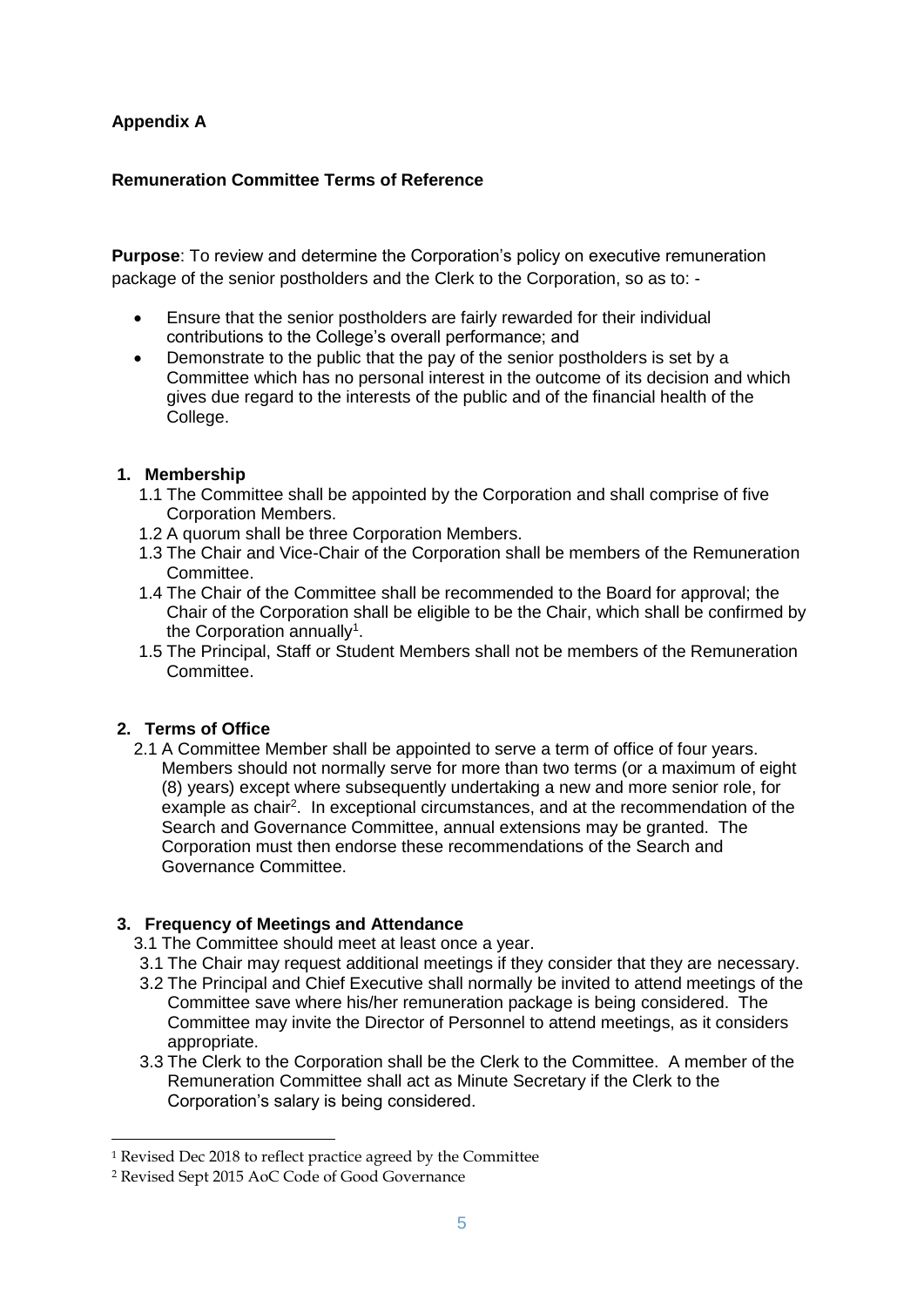3.4 It is anticipated that Members shall attend the meeting as the Committee normally only meets once during each academic year.

## **4. Review of Committee's Effectiveness**<sup>3</sup>

4.1 The Committee shall annually review if it has met its terms of reference and remains fit for purpose.

## **5. Authority**

- 5.1 The Committee is authorised by the Corporation to investigate any activity within its terms of reference. It is authorised to seek any information it requires from any Member, Committee of the Governing Body or employee of the College and all Members and employees of the College are directed to cooperate with any request made by the Committee.
- 5.2 The Committee is authorised by the Corporation to obtain outside legal or other independent professional advice and to secure the attendance of outsiders with the relevant experiences and expertise if it considers this necessary provided that the Committee may not incur direct expenditure in this respect in excess of £2000 without the prior approval of the Corporation.

## **6. Duties**

1

- 6.1 To follow the AoC's Remuneration Code for Senior Staff to ensure fair and appropriate remuneration for designated senior postholders following the three key elements in the Remuneration Code, namely:
	- 6.1.1 a fair, appropriate and justifiable level of remuneration;
	- 6.1.2 procedural fairness; and
	- 6.1.3 transparency and accountability
- 6.2 To produce a Remuneration Annual Report to the governing body<sup>4</sup>.
- 6.3 Make recommendations about the senior postholders (Chief Executive, Deputy Principal and Director of Finance) and the Clerk to the Corporation, and in so doing shall consider the following component elements: -
	- 6.3.1 basic salary;
	- 6.3.2 benefits in kind
	- 6.3.3 annual bonus/performance related elements;
	- 6.3.4 pension provisions;
	- 6.3.5 the main terms and conditions in the senior postholder's agreement with particular reference to notice provisions.
- 6.4 To evaluate annually the specific remuneration packages of senior postholders and Clerk to the Corporation against: -
	- 6.4.1 pre-established performance goals and objectives;
	- 6.4.2 oversight of pay gaps based on protected characteristics<sup>5</sup>;
	- 6.4.3 employment survey data relating to appropriate peer groups.

<sup>3</sup> Revised Sept 2015 to meet AoC Code of Good Governance

<sup>4</sup> Revised Sept 2019 to meet AoC Remuneration Code

<sup>5</sup> Revised Sept 2019 to meet AoC Remuneration Code